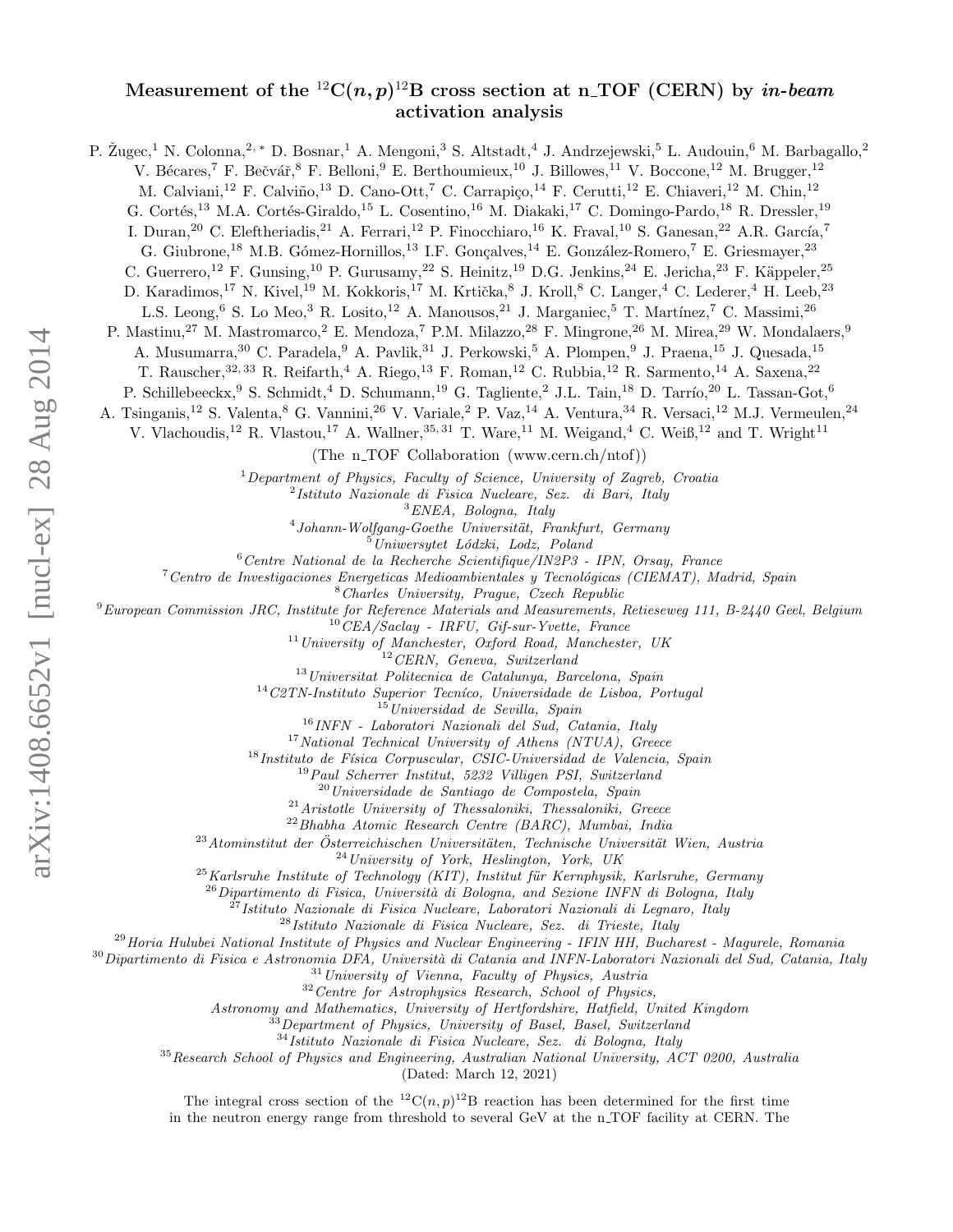measurement relies on the activation technique, with the  $\beta$ -decay of <sup>12</sup>B measured over a period of four half-lives within the same neutron bunch in which the reaction occurs. The results indicate that model predictions, used in a variety of applications, are mostly inadequate. The value of the integral cross section reported here can be used as a benchmark for verifying or tuning model calculations.

PACS numbers: 23.40.-s, 24.10.Lx, 28.20.Fc

Neutron cross-section data are important for several fields of fundamental and applied Nuclear Physics. In particular, cross sections for neutron-induced reactions with carbon, oxygen, nitrogen and other light elements abundantly present in the human body are needed in order to accurately estimate the dose to tissues in treatments with neutrons as well as in radiotherapy with protons and light ions. Particularly significant in this respect are the reactions leading to the emission of charged particles. Among them, the  ${}^{12}C(n,p){}^{12}B$  reaction, occurring at neutron energies above the reaction threshold of 13.6 MeV, may affect the dose distribution in hadrontherapy or conventional radiotherapy in the presence of a high-energy neutron field. Together with protons, electrons with an average energy of 6.35 MeV are emitted as a consequence of the decay of <sup>12</sup>B, characterized by a very short half-life of 20.2 ms [1]. The  $(n, p)$  cross section for carbon is also a basic input in calculations of radiological protection, as well as for the design of shields and collimators at accelerator-based neutron facilities, in particular spallation neutron sources and fusion material irradiation facilities, such as MTS and IFMIF, whose neutron spectrum presents an important tail extending above the threshold of this reaction [2]. Other applications of highenergy neutron beams, as for example Accelerator Driven Systems, may also benefit from new data on this reaction. Finally, given the increasing importance of diamond detectors, new cross section data on the  ${}^{12}C(n,p){}^{12}B$  reaction would be desirable, to improve simulations of the detector response to fast neutrons [3, 4].

At present, cross section data on this reaction are scarce and largely discrepant. Fig. 1 shows the current status of the cross sections. Only three datasets are reported in literature, extending only a few MeV above threshold  $[5-7]$ . Two of them  $[5, 6]$  were obtained by means of the activation technique, with short pulses of monoenergetic neutrons inducing the reaction, followed by long beam-off intervals for counting the <sup>12</sup>B  $\beta$ -decay. The lack of data on this reaction reflects on the evaluated cross section and on model calculations, often used in Monte Carlo codes for neutron transport. Up to 20 MeV, all major evaluated data libraries contain the same cross section, based purely on the dataset from Rimmer et al. [6]. The only exception is TENDL-2009 which, based on TALYS calculations [8], predicts a cross section a factor of three higher relative to all other evaluations. Another major problem of the evaluated cross sections is their limited energy range. Above 20 MeV one can only rely on theoretical estimates, such as from the optical model calculations of Ref. [9]. Calculations performed with the Feshbach-Kerman-Koonin (FKK)-GNASH code described in Ref. [10] have been adopted in ENDF/B-VII.1 to extend the cross sections from 20 to 150 MeV [11]. A completely different cross section, based on calculations by Watanabe *et al.*, [12] is contained in the special high energy file of the japanese evaluted nuclear data library, JENDL/HE-2007 [13, 14]. Together with evaluated libraries, model calculations are commonly used in modern codes of neutron transport. In Fig. 1 the predictions of three different models available in GEANT4 [15] are also shown: the Binary cascade, the Bertini cascade, and the  $INCL++/ABLA$  model (see Ref. [16] for details). While in principle these predictions can be checked against experimental data below 20 MeV, nothing can be said of the validity of the calculations above this energy, due to the lack of experimental data. A new measurement covering a wide energy range, from threshold to several GeV, would therefore be useful as a benchmark for validating the predictions of model calculations.

Time-of-flight facilities based on spallation neutron sources could in principle be used for measuring the differential cross section in a wide energy range. In practice, however, the measurement is complicated by the presence of other competing reaction channels, in particular elastic and inelastic scattering,  $(n, d)$  and  $(n, \alpha)$  reactions [3]. A somewhat simpler, yet useful approach, would be to measure the integral cross section by means of the activation technique with a pulsed neutron beam of low repetition rate and with an energy spectrum extending much above the reaction threshold. Both requirements are met by the n TOF facility at CERN [17]. The white spectrum ex-



FIG. 1. (Color online) Current status of the  ${}^{12}C(n,p){}^{12}B$ cross section. Symbols represent experimental data, while lines show evaluated cross sections and model calculations.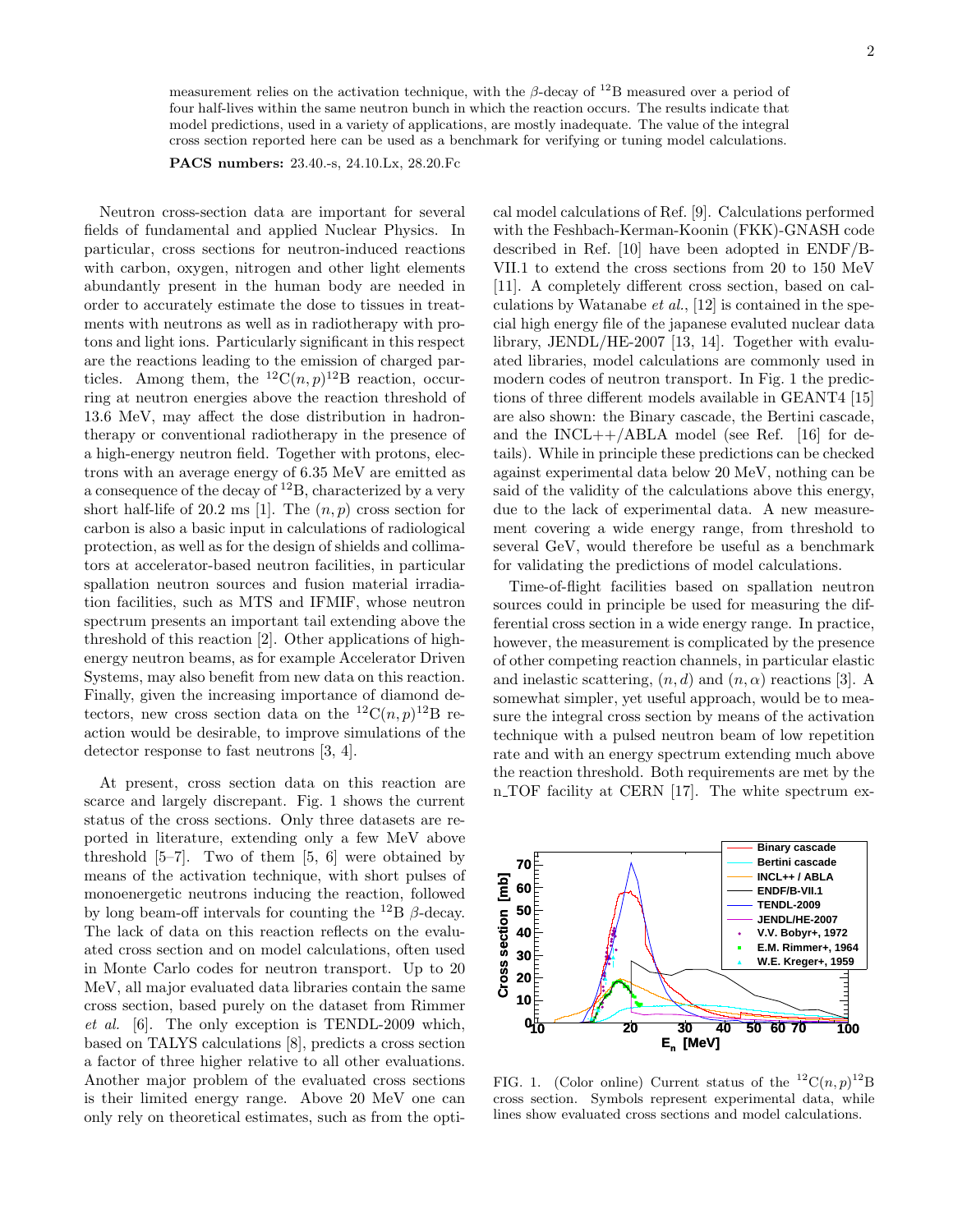tending to  $\sim$ 10 GeV, and a low repetition rate (≤0.8 Hz) offered the unique opportunity to measure for the first time the integral cross section of the  ${}^{12}C(n,p){}^{12}B$  reaction in a wide range above the reaction threshold. Furthermore, contrary to previous activation measurements of this reaction, at n TOF the  $\beta$ -decay of <sup>12</sup>B is detected within the same neutron pulse in which activation takes place, with four half-lives covered by the ∼90 ms wide acquisition window used for measuring neutron-induced reactions down to thermal neutron energy, in the measuring station located at 187 m from the spallation source.

The measurement was performed with the experimental setup used in measurements of neutron capture cross sections. A detailed description of the apparatus can be found in [18]. Briefly, it is based on two deuterated benzene liquid scintillator detectors  $(C_6^2H_6,$  denoted as  $C_6D_6$ , placed on either side of the neutron beam at a few cm distance from the sample, in the backward direction. The two detectors have different active volumes, with the scintillator contained inside a 0.4 mm thick carbonfiber cell in one case, and a 1.78 mm thick aluminum cell in the other one (we refer to the two detectors as "FZK" and "Bicron" respectively, since the first one was specifically optimized for n<sub>TOF</sub> at Forschungszentrum Karlsruhe, Germany, while the second one was purchased from Bicron Corporation). The relatively energetic electrons from the <sup>12</sup>B  $\beta$ -decay (hereafter referred to as <sup>12</sup>Be <sup>−</sup>) can therefore reach the scintillator volume and deposit therein a large fraction of their initial energy. The acquisition window is started by the proton beam impinging on the spallation target. The prompt signal  $(\gamma$ -flash) from the spallation target is used as reference for the time calibration. The energy deposited in the detectors was calibrated up to 4.4 MeV with  $^{137}Cs$ ,  $^{88}Y$  and Am/Be  $\gamma$ -ray sources.

A high-purity  $(99.95\%)$  natC sample of 7.13 g mass and 2 cm diameter was used in the measurement. A chemical analysis performed on the sample excluded contamination by high cross section isotopes. In order to extract the <sup>12</sup>C(n, p)<sup>12</sup>B reaction cross section it is necessary to determine with good accuracy the flux of the neutron beam impinging on the sample in the energy region of interest and the efficiency of the setup to the <sup>12</sup>B-e<sup>−</sup>. Furthermore, all possible sources of background should be identified and subtracted. The energy dependence of the n\_TOF neutron flux has been measured with a few percent uncertainty between 10 MeV and 1 GeV with Parallel Plate Avalanche Counters, by means of the  $^{235}U(n, f)$  reaction [19], and constantly monitored during the measurement. Monte Carlo simulations of the spallation process, normalized at lower energy, are used to extend the neutron flux up to 10 GeV. Since the sample is smaller than the beam, the intercepted fraction has to be considered in the analysis. This was determined by means of the saturated resonance technique [20], for the 4.9 eV resonance in the  $Au(n, \gamma)$  cross section, and prop-

The detection efficiency and the neutron background were determined by means of detailed GEANT4 simulations of the experimental setup. The simulations are described in Ref. [21]. A realistic software replica of the whole setup, including the walls of the experimental area, was implemented in the simulations, together with the energy resolution of the detectors, determined with  $\gamma$ -ray sources. The efficiency was estimated as a ratio between the number of electrons produced in the sample and those depositing an amount of energy above a given threshold in the detectors. Since the deposited energy spectrum of  $^{12}B-e^-$  is approximately flat up to 4 MeV, a wide range of thresholds, from 200 keV up to 3.5 MeV, was considered in this work. Second order corrections of the geometrical efficiency are accounted for in the normalization factor extracted separately for the two detectors, from the 4.9 eV saturated resonance of <sup>197</sup>Au.

The issue of the neutron-generated background is more complex and needs a careful consideration. Two background components affect the present measurement. The sample-independent background, mostly related to the neutron beam crossing the experimental area, was determined in runs without the sample, and subtracted from the data. The second component, a sample-related one, is produced by neutrons elastically scattered by the sample and subsequently captured in various materials inside the experimental area, including the concrete walls of the hall, with the resulting  $\gamma$ -rays eventually detected in the  $C_6D_6$ . Contrary to the sample-independent one, this component cannot easily be measured, and must rely on simulations. A detailed description of this background component can be found in Ref. [21]. In this work, two



FIG. 2. (Color online) Fit of the time distribution of events in the  $C_6D_6$ , per neutron bunch, for the two different analysis techniques described in the text. In all cases, data are background-subtracted and corrected for the simulated efficiency. The lines are exponential fits of the data with  $t_{1/2}$ =20.2 ms.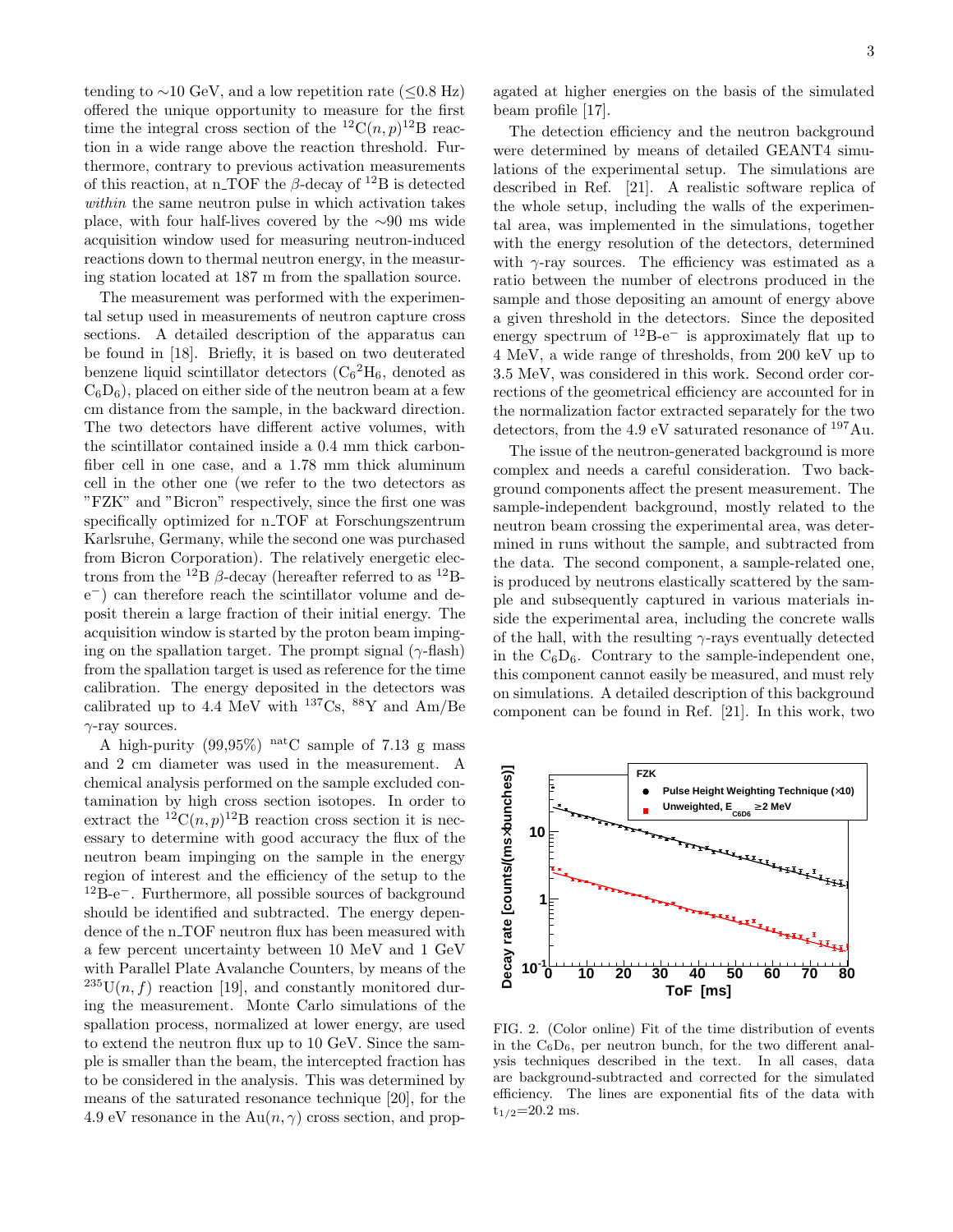different methods have been applied in the analysis of the background, with the consistency of the results checked by comparison.

The first, standard approach, consists in rejecting a large portion of the background by means of a suitable threshold on the deposited energy. Since spurious events are mostly concentrated in the region of low amplitudes, while the deposited energy spectrum of  $12B-e^$ is nearly flat up to 4 MeV, a high value of the threshold efficienctly suppresses the background, relative to  $(n, p)$ events. The residual fraction of the background, which includes a small contribution from other radioisotopeproducing reactions, is estimated from simulations and subtracted from the data.

The second method relies on the use of the Pulse Height Weighting Technique [22]. It consists in weighting each count by a suitable factor, determined as a function of the energy deposited in the detectors, to make the efficiency for detecting a capture event independent on the  $\gamma$ -ray cascade path. As a consequence, capture events can be reliably simulated regardless of the accuracy of the generated cascade or, equivalently, of the  $\gamma$ -ray spectrum. This is also valid for the background, which mostly originates from capture of scattered neutrons around the sample. For this reason, once the PHWT is applied, the simulated background can reliably be subtracted from the data even for a low threshold on the energy deposited, in this case 200 keV. As a further validation of the technique, it was found that simulations closely reproduce the measured background for time-of-flights below 1.3 ms (corresponding to reconstructed neutron energies above 100 eV), where the contribution from  $(n, p)$  reactions is negligible. On the other hand, at larger time-of-flight,



FIG. 3. (Color online) Number of <sup>12</sup>B nuclei produced in the natC sample per nominal neutron bunch. Symbols show the results of the standard approach for different thresholds on the energy deposited in the  $C_6D_6$ . The lines represent the results of the Pulse Height Weighting Technique with 200 keV threshold. The values are  $68.03\pm0.66$  and  $68.74\pm0.44$  for the Bicron and FZK detectors, respectively.

events from the  ${}^{12}C(n,p){}^{12}B$  reaction dominate, being up to a factor of six above the background [21]. Finally, it should be considered that the weighting technique modifies the efficiency of the setup to  $12B-e^-$ . The new value, determined from simulations, was used in the analysis.

Figure 2 shows a fit of the measured time-distribution of signals in one of the detectors after background subtraction, when the PHWT is applied, compared with the original efficiency-corrected data for an amplitude threshold of 2 MeV. The results of a pure exponential fit, with 20.2 ms half-life are also shown in the figure for both cases. The reduced chi-square of the fit is in all cases below 1.5. The agreement between the fit and the experimental data, in the whole time range covering four half-lives, provides confidence on the negligible level of the residual background. Similar results are obtained for the other detector. A more complete view of the results is shown in Fig. 3. The ordinate represents the number of  $(n, p)$  reactions per nominal n TOF neutron bunch, as reconstructed from the fit of the time distribution. The symbols show the results for the two detectors as a function of the threshold on the amplitude distribution. Below 1.5 MeV, the presence of a non-negligible residual background leads to an overestimation of the number of  $(n, p)$  reactions. Above this value, the results are stable against further change in the threshold, all the way up to 3.5 MeV. Since the threshold affects both efficiency corrections and background rejection independently, the stability of the results indicates that both effects are correctly accounted for in the analysis. The straight lines in the figure indicate the results obtained with the Pulse Height Weighting Technique, for a threshold of 200 keV. The agreement between the two different techniques provides a high level of confidence on the validity of the results. From the comparison, an uncertainty of 6% can be inferred on the reconstructed number of  $^{12}B$  isotopes produced in this measurement in each neutron bunch.

An additional background contribution is related to elastically scattered neutrons inducing the  $(n, p)$  reaction in the  $C_6D_6$  scintillator itself, as well as in other C-containing material inside the experimental area. Simulations indicate that thanks to the backward position of the detectors such a contribution is less than a percent. It has been subtracted from the data, with a conservative 2% uncertainty assigned to it. Finally, the present data include a contribution from neutron-induced reactions on <sup>13</sup>C (whose natural abundance is 1.1%), producing <sup>12</sup>B and <sup>13</sup>B (the latter having similary decay properties of the former). The cross sections of the  $(n, p)$ ,  $(n, d)$  and  $(n, np)$  reactions on <sup>13</sup>C are highly uncertain, so that no attempt has been made to subtract their contribution from the present data. A realistic 3% uncertainty has been assigned to the present result, to account for this contribution. The number of produced <sup>12</sup>B isotopes per n\_TOF neutron bunch is  $68.5 \pm 0.4(\text{stat}) \pm 4.8(\text{syst})$ .

The activation result reported here represents an inte-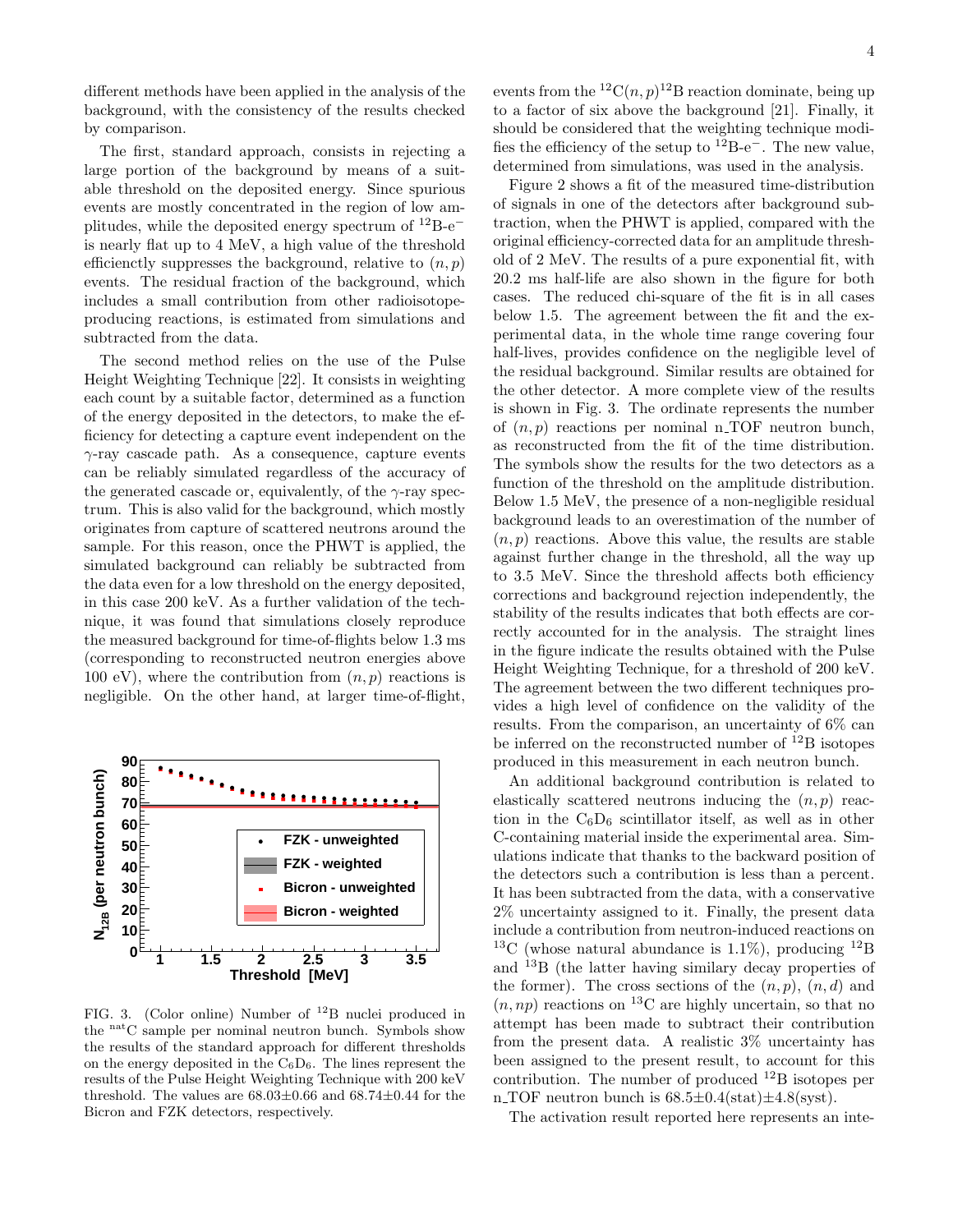gral measurement, with the cross section averaged over the neutron energy spectrum of n TOF. As such, it does not allow one to discriminate between different model predictions of the cross section as a function of the neutron energy. Nevertheless, this result can serve as an important constraint for the energy-dependent cross sections obtained via model calculations or evaluations, provided that these are folded with the n<sub>-TOF</sub> spectrum, and that other experimental effects are taken into account. The number of  ${}^{12}B$  isotopes produced per neutron bunch can be written as:

$$
N_{^{12}\text{B}} = \int_{13.6 \text{ MeV}}^{10 \text{ GeV}} \frac{1 - e^{-n\sigma_T(E)}}{\sigma_T(E)} \eta(E) \phi(E) \sigma(E) dE \quad (1)
$$

where *n* is the number of atoms/barn of <sup>12</sup>C in the sample,  $\phi$  is the neutron flux per unit energy and per bunch,  $\sigma$  and  $\sigma_T$  are the  $(n, p)$  and total cross section. respectively [23]. Considering that the sample is relatively thick, a correction for multiple scattering, indicated by  $\eta$  in the equation, has to be considered. This has been determined from simulations, and can be as high as 14%. The product of the flux, self-shielding factor and multiple-scattering corrections can be determined as a function of the neutron energy from the simulations. In the equation, it can be replaced by a unique function  $w(E)$ , that has been fitted with a  $5<sup>th</sup>$ -order polynomial:  $\log_{10}[w(E)/w_0] = \sum_{m=0}^{5} a_m [\log_{10}(E/E_0)]^m$ , where  $E_0 = 1$  MeV and  $w_0 = 1$  MeV<sup>-1</sup>mb<sup>-1</sup>, with:  $a_0 = 10.2, a_1 = -27.5, a_2 = 26.3, a_3 = -12.3, a_4 = 2.73$ and  $a_5 = -0.232$ .

The number of  $^{12}B$  nuclei calculated from Eq. (1) for various model predictions and evaluations is shown in Fig. 4. The associated uncertainties are essentially related to the corrections for self-shielding and multiple scattering  $(5\%)$  and to the n\_TOF neutron flux  $(6\%)$ .

The comparison indicates that JENDL evaluation heavily underestimates the cross section, by almost a factor of five. On the other hand, ENDF/B-VII evaluation



FIG. 4. (Color online) Number of produced <sup>12</sup>B nuclei measured at n\_TOF compared with the one calculated with Eq. (1) for various models and evaluations.

is compatible with the present result. However, the presence of a discontinuity in the energy-dependence of the cross section at 20 MeV, evident in Fig. 1, indicates that a revision of this library is also in order. Among models used in GEANT4, a relatively good agreement is observed for the Binary cascade model, while the Bertini cascade and  $INCL++/ABLA$  code are off by more than a factor of two. The best result, within 5% of the experimental value, is obtained by combining the Binary and the Bertini cascade models, with the former used up to 30 MeV and the latter above this energy.

While Eq. (1) should be used for an accurate comparison of the cross section, a less rigorous, but simpler and more general approach can be followed by considering that the product of self-shielding and multiple-scattering corrections is constant within a few percent, and that the n TOF neutron flux above 10 MeV is roughly inversely proportional to the neutron energy. In this case, Eq. 1 reduces to:  $N_{^{12}\text{B}} \approx c \int (\sigma(E)/E) dE$ . Comparing the results of this expression with the exact integration of Eq. 1 allows one to determine the proportionality factor c. This is found to be constant, within  $\pm 5\%$ , for all employed model, and can therefore be used to extract the experimental value of  $\int (\sigma(E)/E)dE=36\pm 5$  mb. This quantity is independent of the specific experimental conditions, in particular sample-related effects and neutron flux, and can therefore be conveniently used for preliminary comparison with model predictions.

In conclusion, we have reported the first measurement of the integral cross section of the <sup>12</sup>C $(n, p)$ <sup>12</sup>B reaction, performed at n\_TOF from the reaction threshold up to several GeV. The  $\beta$ -decay of <sup>12</sup>B is detected within the same neutron bunch of the producing reaction. The results indicate that current evaluations are mostly inadequate. In particular, the presence of large discrepancies in the energy-dependence of the cross section calls for further theroretical and experimental efforts to study this reaction. In this respect, the present results may constitute a benchmark for checking the validity of calculations of this reaction cross section, or to tune them for a higher accuracy. The  $in - beam$  activation technique here described can be used for measurements of other reactions of similar features, i.e. leading to the production of a  $\beta^-$ -emitter of millisecond half life, starting from the practically unknown reactions on <sup>13</sup>C.

The research leading to these results has received funding from the European Atomic Energy Communitys (Euratom) Seventh Framework Programme FP7/2007-2011 under the Project CHANDA (GA n. 605203), and by the Croatian Science Foundation under the project 1680. GEANT4 simulations have been run at the Laboratory for Advanced Computing, Faculty of Science, University of Zagreb.